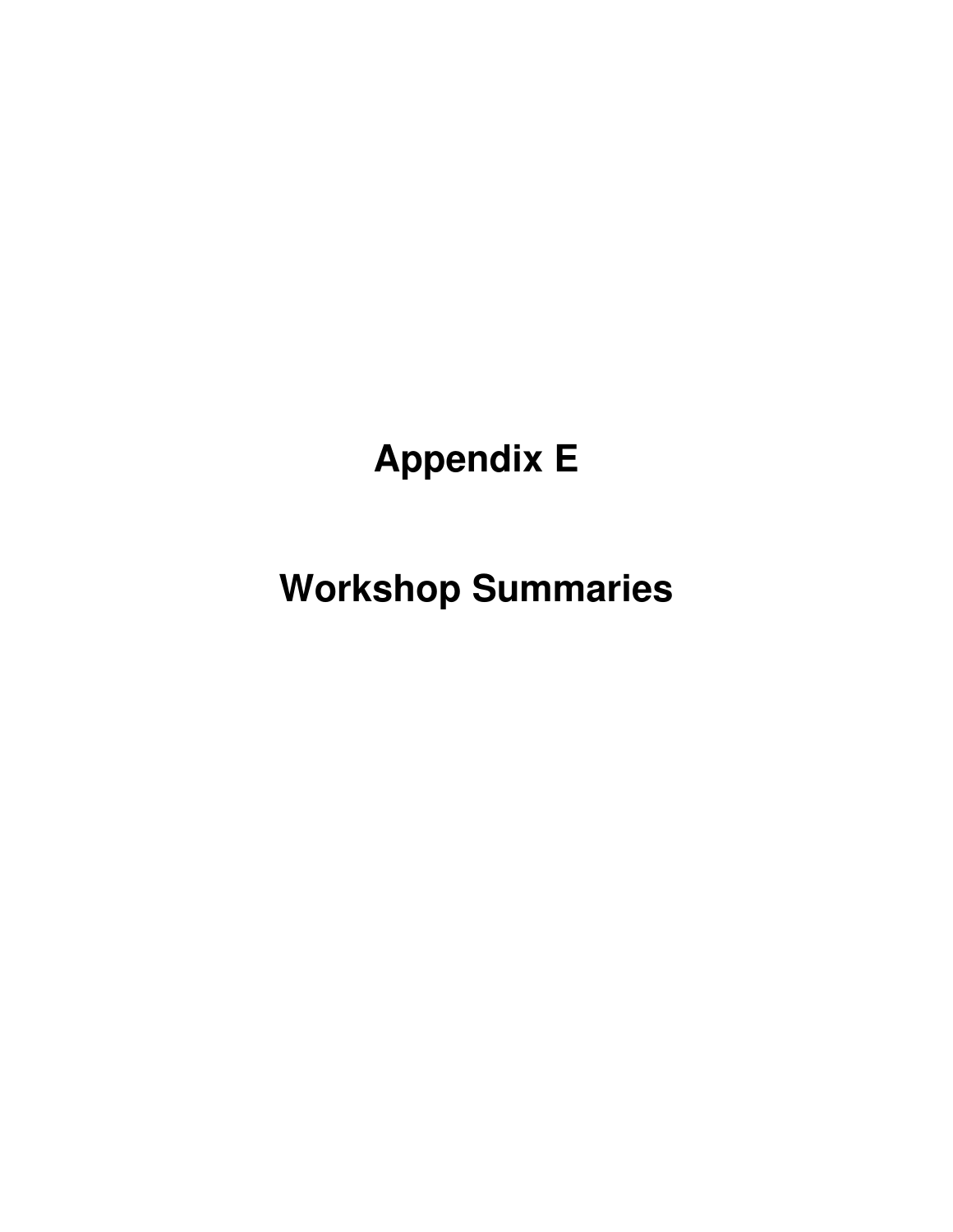| Date Prepared:           | September 3, 2010                                                                             |
|--------------------------|-----------------------------------------------------------------------------------------------|
| Meeting Date/Time/Place: | Monday August 16 through Tuesday August 31                                                    |
| Meeting Purpose:         | Present I-95 Corridor Planning & Finance Study concept and obtain public input on the project |
| Recorder:                | Ken Gilland, Baker                                                                            |

# **I-95 Citizens Informational Workshop Summary**

# **Workshop Format:**

The seven workshops ran from 4 PM to 7 PM and followed an informal, drop-in format with no presentations. Attendees arrived at a sign-in table that contained project information, and were routed to stations for Spanish speaking attendees, before arriving at project-specific boards that described the purpose of the project, summarized capacity and safety concerns for the facility, and described funding options of the improvements, including tolling. After viewing the informational boards, attendees were were able to view maps showing existing conditions on I-95, and environmental screening information. Attendees were asked to place stickers on areas of concern along the facility and to provide comments on the project to NCDOT. Staff was available to assist in interpreting the boards and maps and to answer any other questions. Attendees were also able to view a brief PowerPoint summary that described the Internet and social media outreach programs.

# **Project Staff:**

Kristine O'Connor (NCDOT-PDEA) and Derrick Lewis (NCDOT-Feasibility Studies) attended all meetings. Other staff included representatives of NCDOT HEU, NCDOT PDEA, NCDOT Divisions 4 and 6; as well as consultant staff from Baker, PBS&J, M/A/B, and Springboard Eydo. NCDOT Division 4 Board member Gus Tulloss attended the Wilson workshop.

# **Workshop 1: August 16, 2010: Halifax Community College, the Centre; 200 College Drive, Weldon, NC**

Number of Attendees: 46;

Issues/Comments: 24 comment sheets were received. Comments were primarily focused on road conditions on I-95, the impact a potential toll would have on the area economy, and safety. The majority of those discussing project funding were opposed to placing tolls on I-95.

Action Items: Check to see if Exit 175 should be relabeled as Exit 176.

#### **Workshop 2: August 17, 2010: The Imperial Center, 270 Gay Street, Rocky Mount, NC**

Number of Attendees: 44 attendees

Issues/Comments: 16 comment sheets and letters were received. Comments were primarily focused on road conditions on I-95, the need for an interchange at Sunset Avenue, tolling, and safety. Opinion on the potential use of tolls was divided, primarily focusing on why tolls were being discussed for I-95 as opposed to on other interstates in North Carolina. Action Items: Henry Bradley requested a .pdf copy of the large maps from Nash, Halifax, and Northampton.

#### **Workshop 3: August 19, 2010: Johnston Community College, the Tart Building, Smithfield, NC**

Number of Attendees: 79 attendees

Issues/Comments: 36 comment sheets and emails were received. Comments were primarily focused on road conditions on I-95, the need for increased enforcement of speed limits, tolling, and safety. An attendee from Johnson City Community College requested that students have a discount on tolls, as many of their students use I-95 to access the college. Two attendees requested that Highway 96 be improved before I-95. Two attendees asked how much traffic would increase on US 301 if I-95 were tolled. The majority of those discussing project funding were opposed to placing tolls on I-95. Others had concerns about the proposed tolling methods.